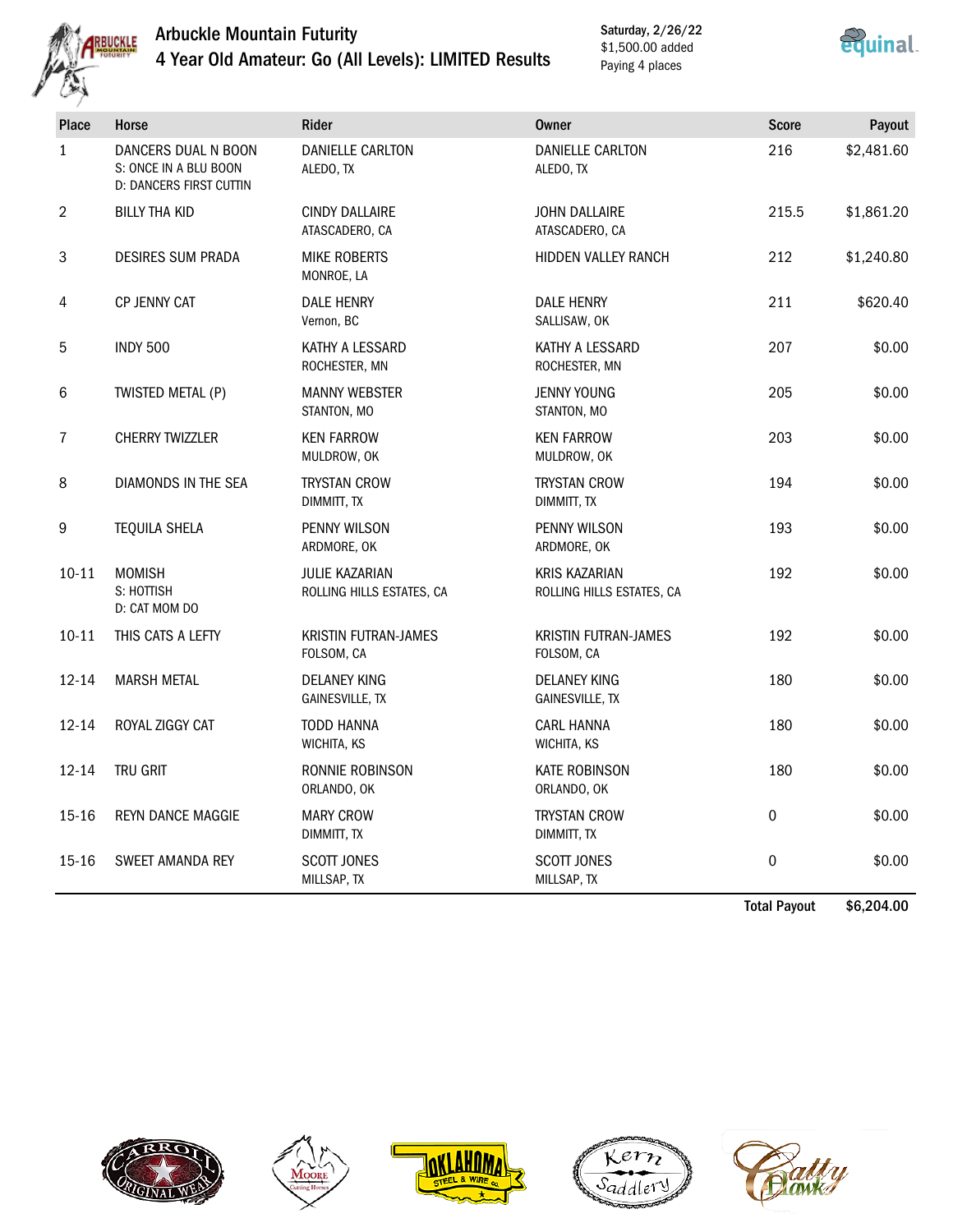



| <b>Place</b> | Horse             | Rider                                     | Owner                              | Score | Payout |
|--------------|-------------------|-------------------------------------------|------------------------------------|-------|--------|
|              | THIS CATS A LEFTY | <b>KRISTIN FUTRAN-JAMES</b><br>FOLSOM, CA | KRISTIN FUTRAN-JAMES<br>FOLSOM, CA | 192   | \$0.00 |

Saturday, 2/26/22

Total Payout \$0.00









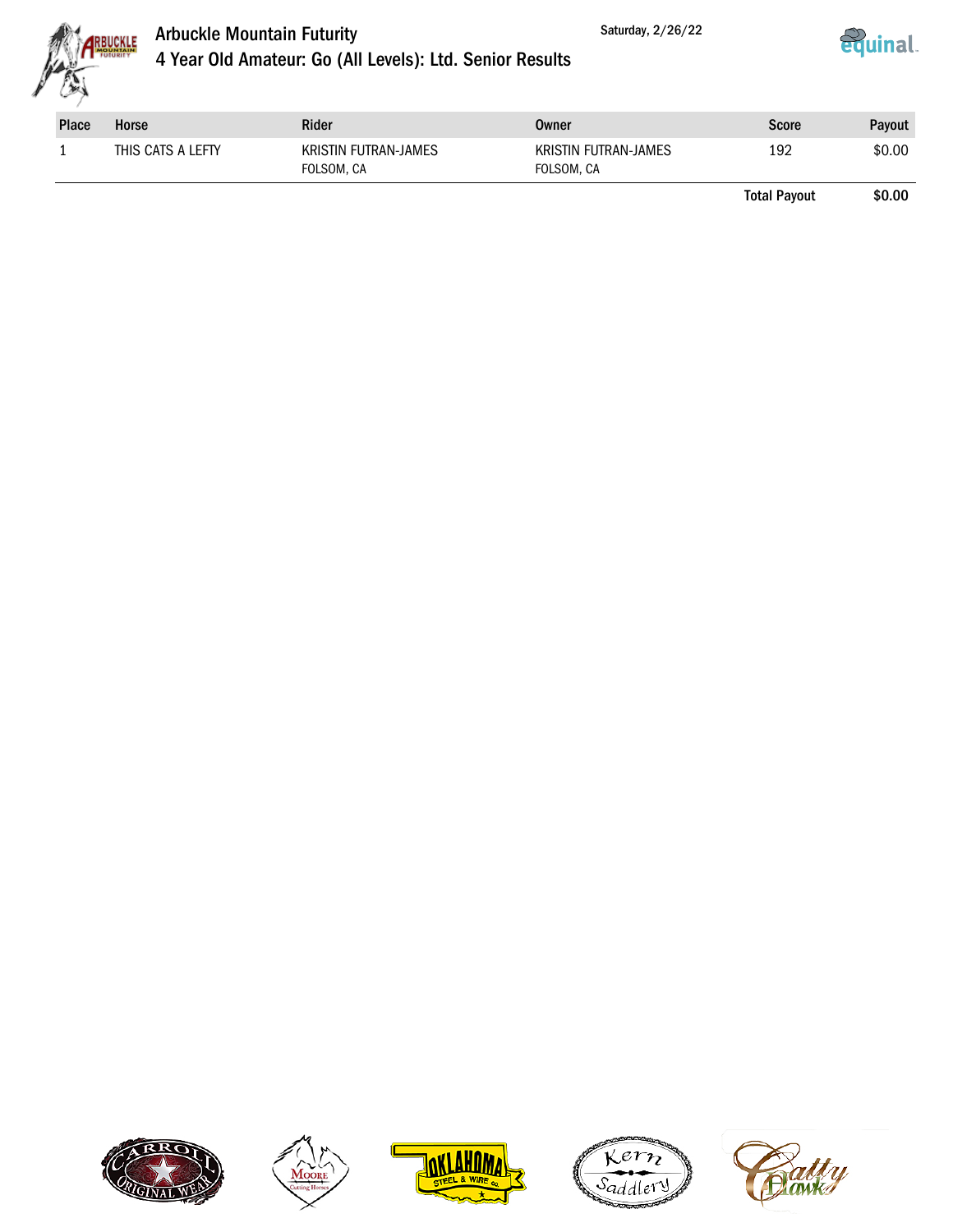

## Arbuckle Mountain Futurity 4 Year Old Amateur: Go (All Levels): Ltd. Gelding Results

Saturday, 2/26/22 Paying 2 places



|         |                      |                                           |                                           | <b>Total Payout</b> | \$1,102.50 |
|---------|----------------------|-------------------------------------------|-------------------------------------------|---------------------|------------|
| $4 - 5$ | <b>TRU GRIT</b>      | RONNIE ROBINSON<br>ORLANDO, OK            | <b>KATE ROBINSON</b><br>ORLANDO, OK       | 180                 | \$0.00     |
| $4 - 5$ | ROYAL ZIGGY CAT      | <b>TODD HANNA</b><br>WICHITA, KS          | <b>CARL HANNA</b><br>WICHITA, KS          | 180                 | \$0.00     |
| 3       | THIS CATS A LEFTY    | <b>KRISTIN FUTRAN-JAMES</b><br>FOLSOM, CA | <b>KRISTIN FUTRAN-JAMES</b><br>FOLSOM, CA | 192                 | \$0.00     |
| 2       | <b>INDY 500</b>      | KATHY A LESSARD<br>ROCHESTER, MN          | KATHY A LESSARD<br>ROCHESTER, MN          | 207                 | \$441.00   |
|         | <b>BILLY THA KID</b> | <b>CINDY DALLAIRE</b><br>ATASCADERO, CA   | <b>JOHN DALLAIRE</b><br>ATASCADERO, CA    | 215.5               | \$661.50   |
| Place   | Horse                | <b>Rider</b>                              | Owner                                     | <b>Score</b>        | Payout     |
| وبين    |                      |                                           |                                           |                     |            |